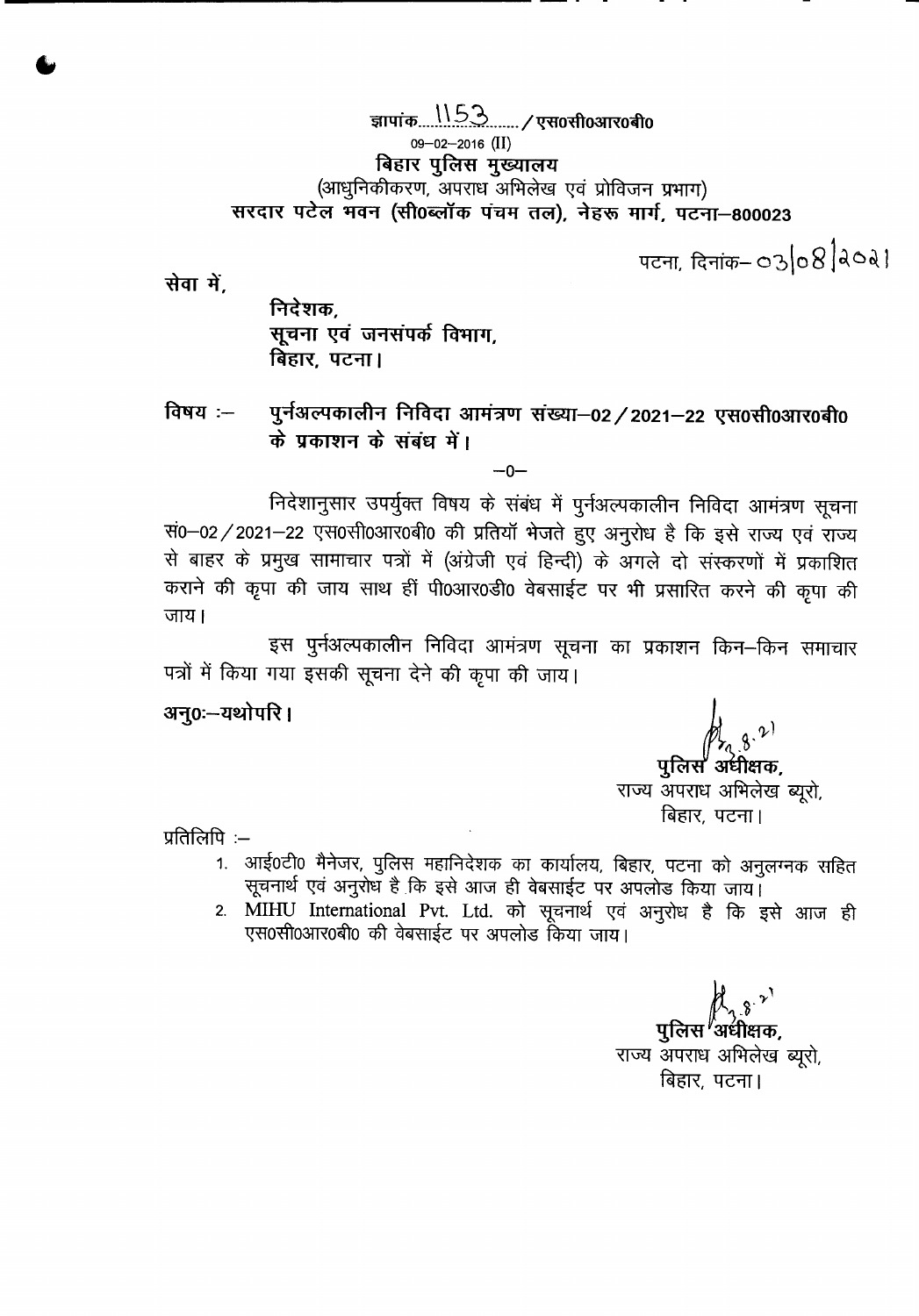# <u>पुर्नअल्पकालीन निविदा आमंत्रण संख्या–02/2021-22</u>

| 1. विभाग का नामः–                        | पुलिस महानिदेशक का कार्यालय, बिहार, पटना।                                                               |
|------------------------------------------|---------------------------------------------------------------------------------------------------------|
| 2. विज्ञापनदाता का पदनाम एवं पताः–       | अपर पुलिस महानिदेशक, एस0सी0आर0बी0, बिहार, सरदार पटेल<br>भवन, (सी0 ब्लॉक पंचम तल), बेली रोड, पटना 800023 |
| 3. Tender समर्पित करने की तिथि एवं समयः– | निविदा प्रकाशित की तिथि से किसी कार्य दिवस में<br>दिनांक–16.08.2021 के 13.00 बजे तक ।                   |
| 4. Tender विवरणी का स्थानः-              | विज्ञापनदाता का कार्यालय, सरदार पटेल भवन,<br>(सी0 ब्लॉक पंचम तल कमरा नं0-538), बेली रोड,<br>पटना ८०००२३ |
| 5. Technical Bid खोलने की तिथिः-         | दिनांक–17.08.2021 के 11.00 बजे एवं प्रर्दशन।                                                            |
| 6. Financial Bid खोलने की तिथिः-         | दिनांक-18.08.2021 के 11.00 बजे ।                                                                        |
| $7.$ कार्य अवधि :–                       | 02 (दो) वर्ष। अनुबंध की तिथि से 31.03.2022 तक तथा वित्तीय<br>वर्ष 2022-23                               |
| 8. कार्य का विवरणः–                      | कार्य का विवरण निम्न प्रकार है:–                                                                        |

# **1.1 Objectives**

The core objectives of the Website maintenance project are:

- a) Provide an interactive and engaging experience for all visitors landing on the SCRB's website.
- b) Make the application by providing complete information of work tracking, site details, upload pictures etc.
- c) Maintenance of Application.
- d) Provide a personalized experience to website visitors based on user insights obtained from users of the website and feedback from multiple sources and Track & measure each & every visitor on the site to understand intent & behavior to identify key target segments.
- e) Enrich the website content by enabling users to share their experiences and information.
- f) To enable Anytime, Anywhere availability of training related information.
- g) To ensure device independence of the website.

Design, Development & Maintenance the web application of SCRB time to time as per requirement. The selected Bidder shall be responsible for end to end managed services for design, development and implementation of the website, and provide necessary maintenance support services.

 $\mathbb{R}$  Page 1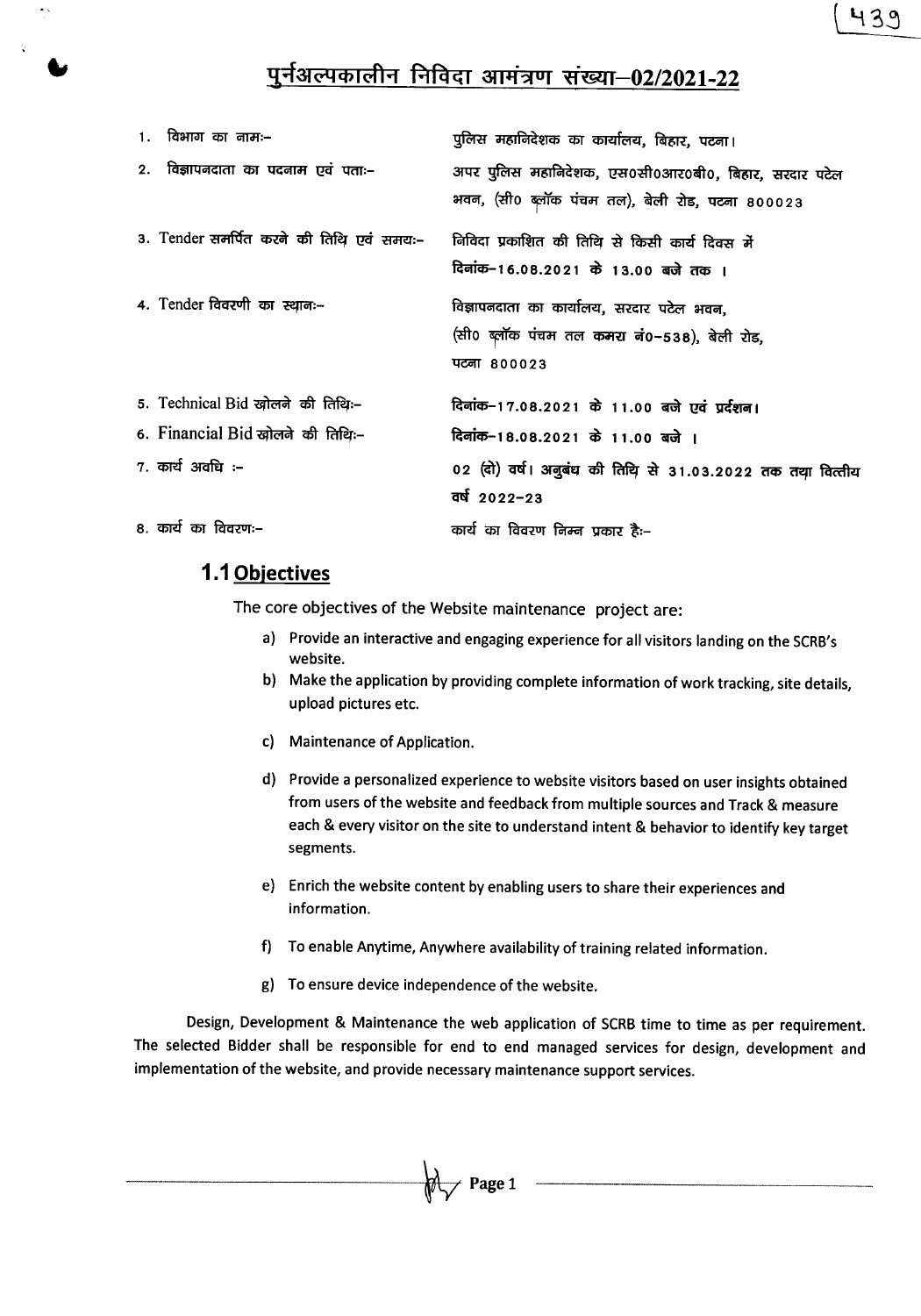# Maintenance of the Web Application

CPU: Intel E3-1271v3 | 3.60 GHz Quad Core w/HT

RAM: 40 GB memory

Disk Space: 14 TB storage (RAID-I)

Unmetered bandwidth

Permanent IP assignment: 2 dedicated IPs

SSL certificate

.<br>ا .. i<br>1

Backups: Automatic Schedule

Technical Support: Unlimited support 24 \* 07 \* 365

Uptime Guarantee: 99.9%

C Panel: Industry standard Control Panel included

Load time: 16x faster

#### Features: -

| Optimized for speed                 | Storage & Bandwidth                        | SQL Server Optimized Virtual<br><b>Machines</b> |
|-------------------------------------|--------------------------------------------|-------------------------------------------------|
| <b>Control Panel Monitoring</b>     | <b>Constant Access</b>                     | Powered by Linus-V Server                       |
| Varnish Cache-l0x Faster            | Inbuilt CSS/JS optimizer                   | Server Side Includes (SSI)                      |
| Remote Police Station Support       | <b>Unlimited Email Accounts</b>            | Access to Raw Log Files                         |
| Real-time Malware injection<br>Scan | Real-time Vulnerability<br>Check           | <b>Guaranteed Memory Resources</b>              |
| Real-time Vulnerability<br>Check    | Guaranteed Memory<br>Resources             | <b>SLL Secure Server</b>                        |
| <b>IPV6</b> Support                 | Best-of-breed<br>routers<br>and<br>servers | Scalable Resources & Pricing                    |
| Network Isolation                   | Domain Hosting                             | Web-Optimized Virtual Machines                  |

In order to maintain the Web portal we require Maintenance support to successfully host the site on the State Data Center's server.

Note: (a).we require round the clock maintenance for application with on call physical presence in department as per requirement.

- (b). Last three financial year viz. 2017-18,2018-19and 2019-20 ITR with CA certified turnover certificate.
- (c). The bidder should have valid GST registration which they will be required to submit along with bid documents.
- (d). Blacklisted undertaking (on company letterhead)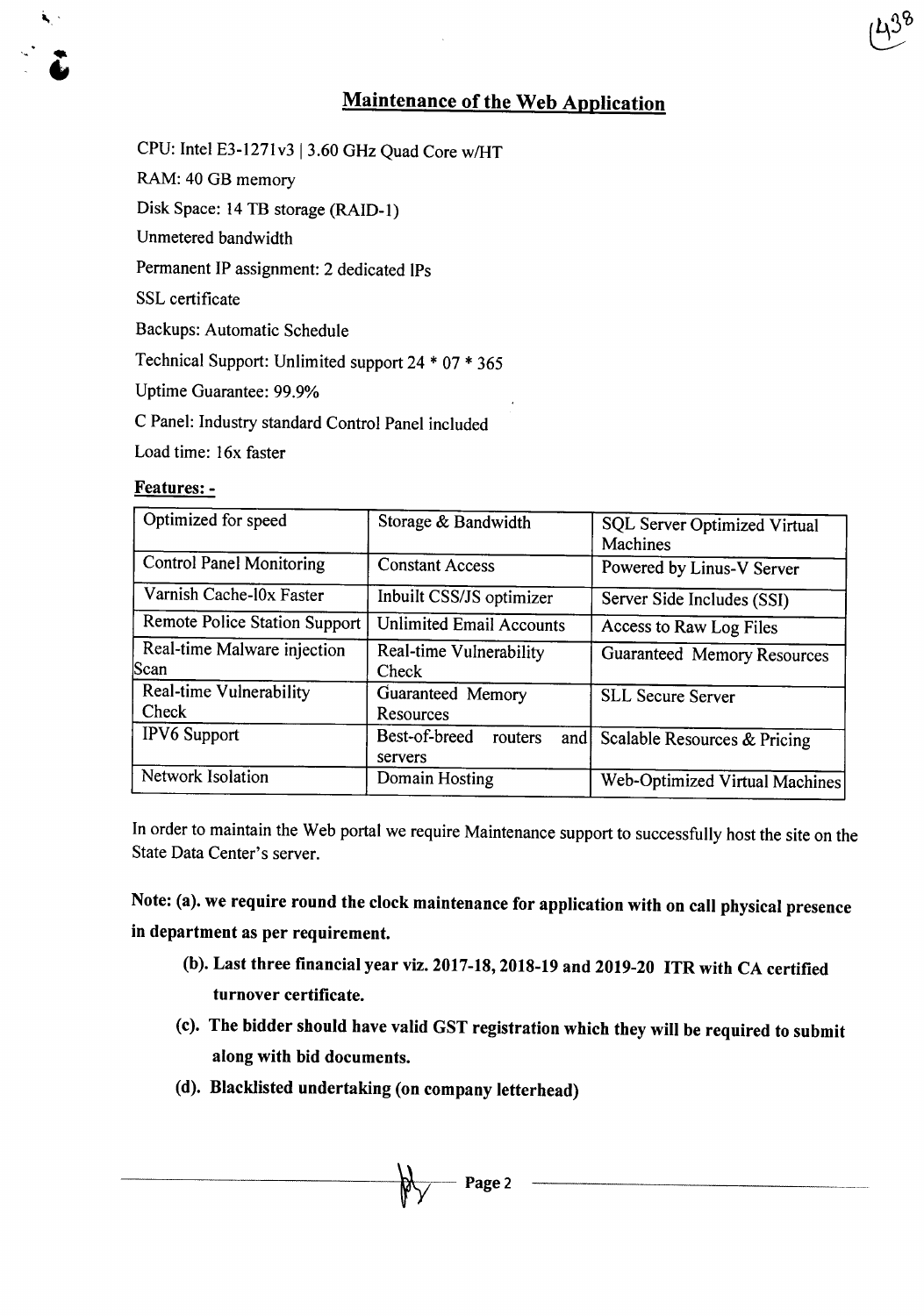# Scope of Work

..... , '

.. i<br>1

#### A. Web Portal of SCRB

- 1. Elimination of fake / copy websites of SCRB from google.
- 2. Removal of temporary files and general optimization
- 3. Upload Image files, media clips on the website time to time.
- 4. Manage Google Ranking.
- 5. Manual backup and verification and automated backup system and scheduling
- 6. Comprehensive review / audit of firewall logs
- 7. Network connectivity (download and upload speeds tests)
- 8. Administrative password rotation
- 9. Remote assistance software updates
- 10. Checking server log files
- 11. Examining folder permissions
- 12. Monitoring network temperature applications
- 13. Ensuring adequate redundancy of systems
- 14. Examining security features
- 15. Installing security software patches
- 16. Reading server logs for security alerts or evidence of computer hacking attempts.
- 17. Updating antivirus software on all computers on the network.
- 18. Updating critical service packs and software updates.
- 19. Performing regular comprehensive back-ups to ensure that vital data can be retrieved from storage in the event of a system failure.
- 20. Perform preventative maintenance.
- 21. Deployment of approved software patches
- 22. Notifications of service issues discovered through monitoring and the resolution.
- 23. Password resets for the supported servers, server applications and services.
- 24. A parallel lo-graphics (text-only) website with functionality as far as possible within the limitation of text-only display
- 25. Variety of data facilities to be made available through the back-end to allow the Information Services (IS) Manager to compact and repair the database from time and to manage the database itself.
- 26. Continuity of Web operation of current SCRB website.

## B. Application Dashboard of SCRB

- Managing day-to-day tasks, security issues, patches, and new development(if required) in Existing application.
- Insure FIR upload, Dead bodies, Missing Persons & Arresting update from all district, Rail and special Units.
- Insure Creation of New user or reset password of all districts, Rail and special Units.
- Generate daily, weekly, monthly, yearly and custom reportsas per demand.

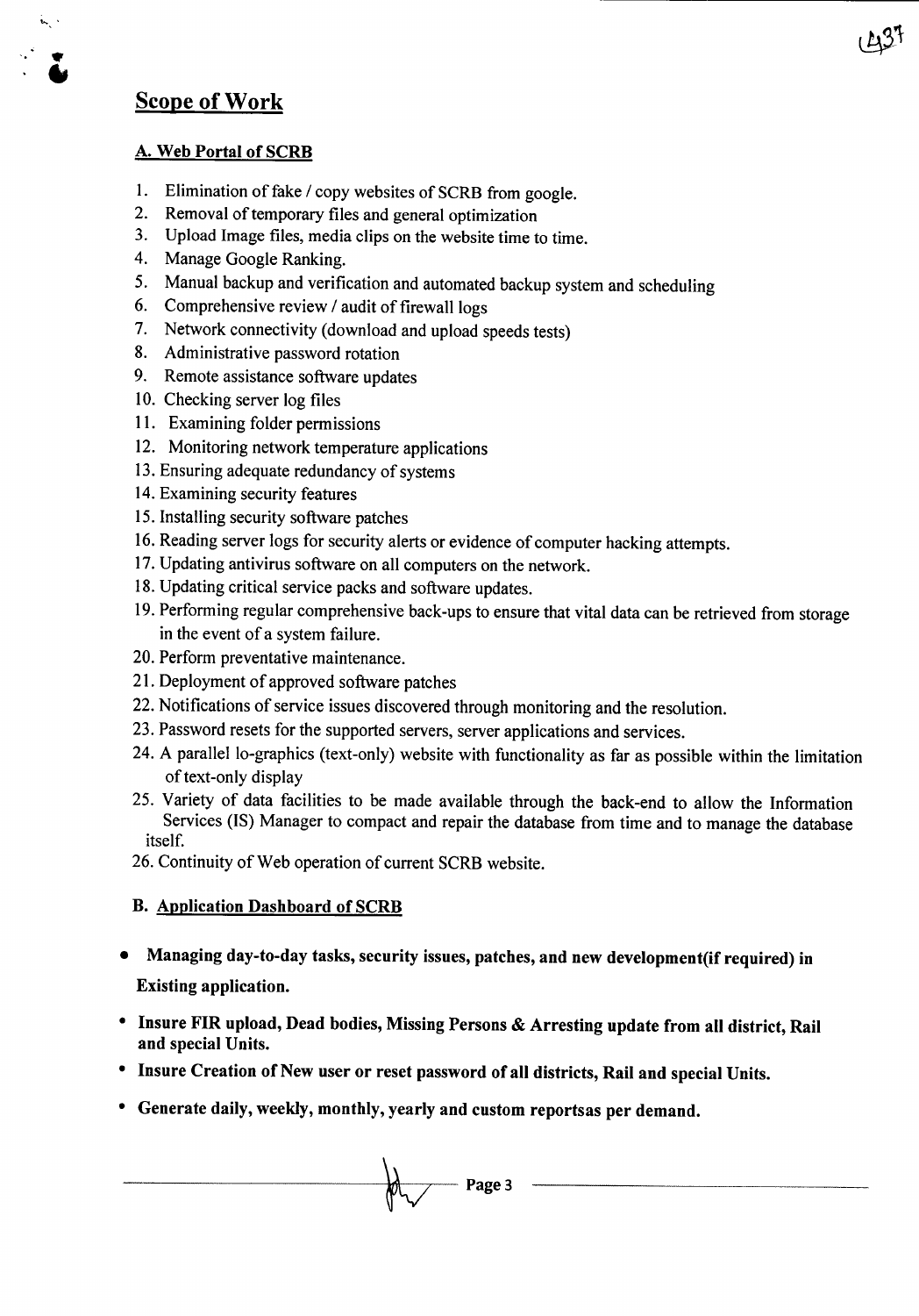

• Maintain user activity and login history.

...

 $\mathbb{R}_{\mathbb{Z}}$  :

**U** 

- Track FIR reporting and Entry Date and Time District Wise / Police Station Wise.
- Analytics & Reporting: Tracking and Generating Usage Reports
	- o Interpreting the trend and fine tuning site objectives and goals,
	- o higher data limits, more custom variables, a service level agreement, and a dedicated support team
	- o Determine which areas of the site are visited most often, how long people stay on each page, how many different pages they look at, how many hits and unique hits occur daily, weekly or monthly
- A data-centric back-end that allow to implement and manage features and to administer the site
- Search mechanisms that allow users to filter data and identify specific information
- Back end data-entry system to allow SCRB staff to securely update information to the database and web portal
- Three levels of security for data entry or for managing and sharing information through the website. Level 0 access identifies information available to the general public, level 1 will refer to clerical access to back end data entry, and level 2 will be administrative access to the data entry system
- A parallel lo-graphics (text-only) website with full functionality as far as possible within the limitation of text-only display
- Variety of data facilities to be made available through the back-end to allow the Information Services (IS) Manager to compact and repair the database from time to Time and to manage the database itself.
- For adding any form/module to the software, 2% of the discovered annual price will be paid to the successful bidder for such tasks.

| S.no           | <b>Description</b>                                                                                                                                                                                                               | <b>Documents</b>                                                                     |
|----------------|----------------------------------------------------------------------------------------------------------------------------------------------------------------------------------------------------------------------------------|--------------------------------------------------------------------------------------|
| $\mathbf{1}$   | Legal Entity Company should be registered under<br>a)<br>Companies Act, 1956/2013/LLP under LLP Act, 2008<br>Registered with the GST Authorities<br>b)<br>Should have been operating for the last 3 years<br>$\mathbf{c}$        | Certificate of Incorporation,<br>GST Registration Certificate,<br>PAN Card           |
| $\overline{2}$ | The bidder should have an annual sales turnover                                                                                                                                                                                  | Provide last 3 year CA certified<br>documents on turnover certificate                |
| 3              | The bidder should have an annual sales turnover                                                                                                                                                                                  | Provide last 3 year ITR (FY-2017-<br>18, 2018-19 and 2019-20)                        |
| 4              | The responding firm shall not be under a declaration of   A self-certified letter by<br>ineligibility for corrupt or fraudulent practices or<br>blacklisted by any state/central/PSU as on date of bid<br>submission date.       | the<br>designated<br>official<br>of<br>the<br>responding firm(Annexure III)          |
| 5              | Required minimum Standard qualification to maintain<br>/ Update State Level Software with proficiency in<br>Software/ Mobile App Development and tasks<br>mentioned above.(Work order of all completed<br>/maintaining projects) | Work order of all such projects<br>(No private entity project will be<br>acceptable) |

Page 4

## Pre-Qualification Criteria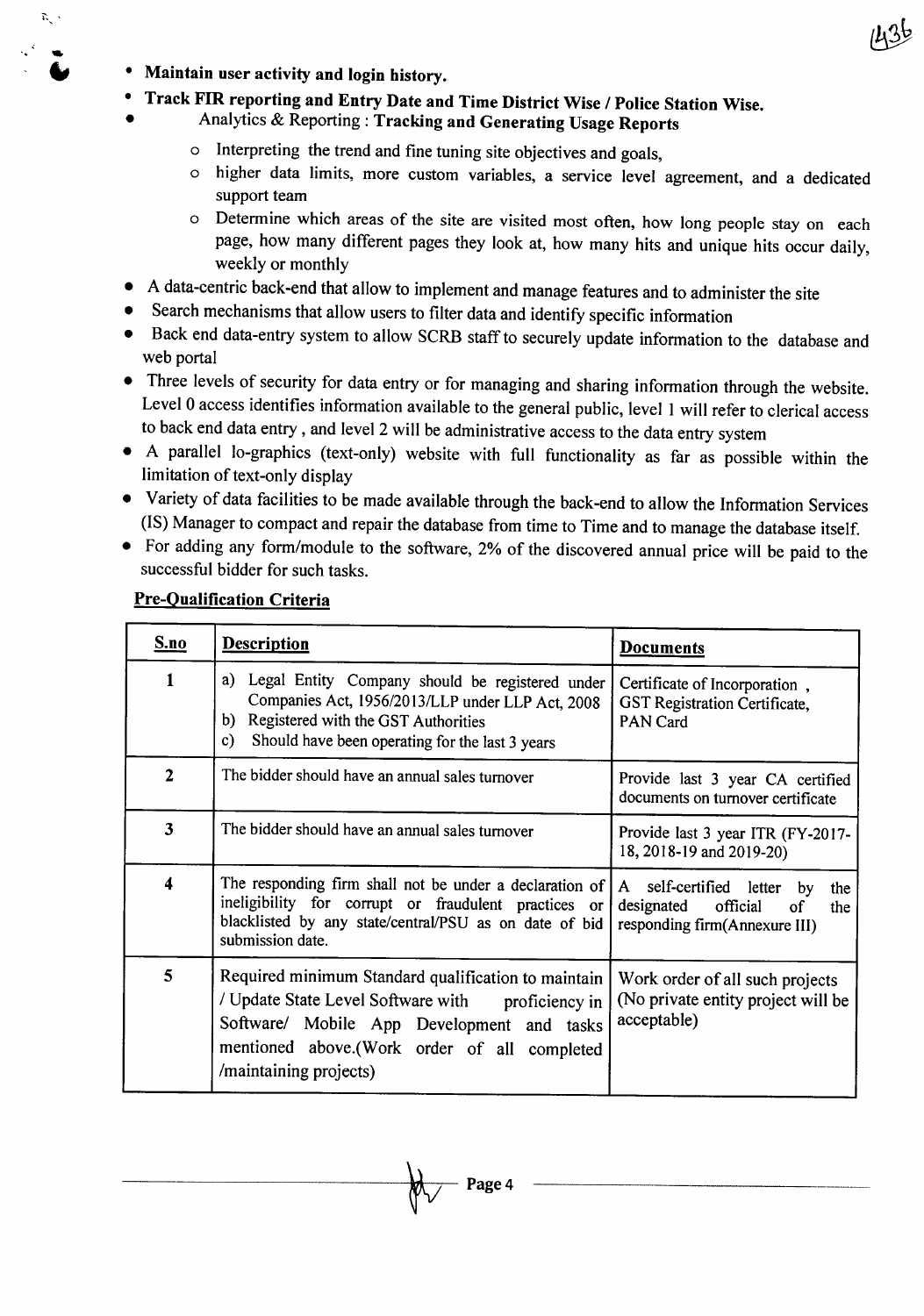# Technical Bid Evaluation Methodology

л.

 $\tilde{\mathbf{r}}$  .  $\tilde{\boldsymbol{\tau}}$ 

 $\mathcal{L}$  $\blacktriangleright$  $\tilde{\bullet}$  --------

The evaluation of technical bids will be made by T.U.C. and points will be awarded as per following Mentioned criteria:-

1435

| S.no                    | Description                                                                                                                                                                                                                                      | Marking Criteria                                                                                                                                                                                                                                                                                | <b>Maximum Marks</b> |
|-------------------------|--------------------------------------------------------------------------------------------------------------------------------------------------------------------------------------------------------------------------------------------------|-------------------------------------------------------------------------------------------------------------------------------------------------------------------------------------------------------------------------------------------------------------------------------------------------|----------------------|
| 1.                      | Bidder should have experience in<br>.NET/JAVA or some similar backend<br>based on equivalent standards and<br>should demonstrate at least one<br>success story in each where these have<br>been implemented during last 2<br>years.(work orders) | 10                                                                                                                                                                                                                                                                                              | 10                   |
| $\overline{2}$          | Bidder should have ISO certification                                                                                                                                                                                                             | 10                                                                                                                                                                                                                                                                                              | 10                   |
| $\overline{\mathbf{3}}$ | The bidder must have at least 5 full-<br>time software developers working<br>under the firm. Resume of 5 staff on<br>company payroll with minimum 2<br>years of experience.                                                                      | 2 Marks on<br>each(minimum<br>qualification<br>B.Tech/MCA)                                                                                                                                                                                                                                      | 10                   |
| 4                       | Bidders should have to present an<br>authentic application demo preferably<br>with<br>database<br>connectivity<br>(as <sup>1</sup><br>mentioned<br>of<br>document)<br>in<br>application.                                                         | It should contain<br>1) Solution proposed and its<br>components,<br>- Scalability<br>- Security<br>- Ease of implementation<br>- User base<br>2) Interoperability<br>3) Technologies used,<br>4) Challenges likely to be<br>encountered<br>5) Learning on how to deal<br>with the<br>challenges | 50                   |
| 5                       | The bidder should have implemented<br>least<br>one<br>Management<br>Data<br>at<br>Application for different govt. / Police<br>departments(show work order) during<br>last 2 years                                                                | 1 project=10 marks,<br>2 project $=20$ marks                                                                                                                                                                                                                                                    | 20                   |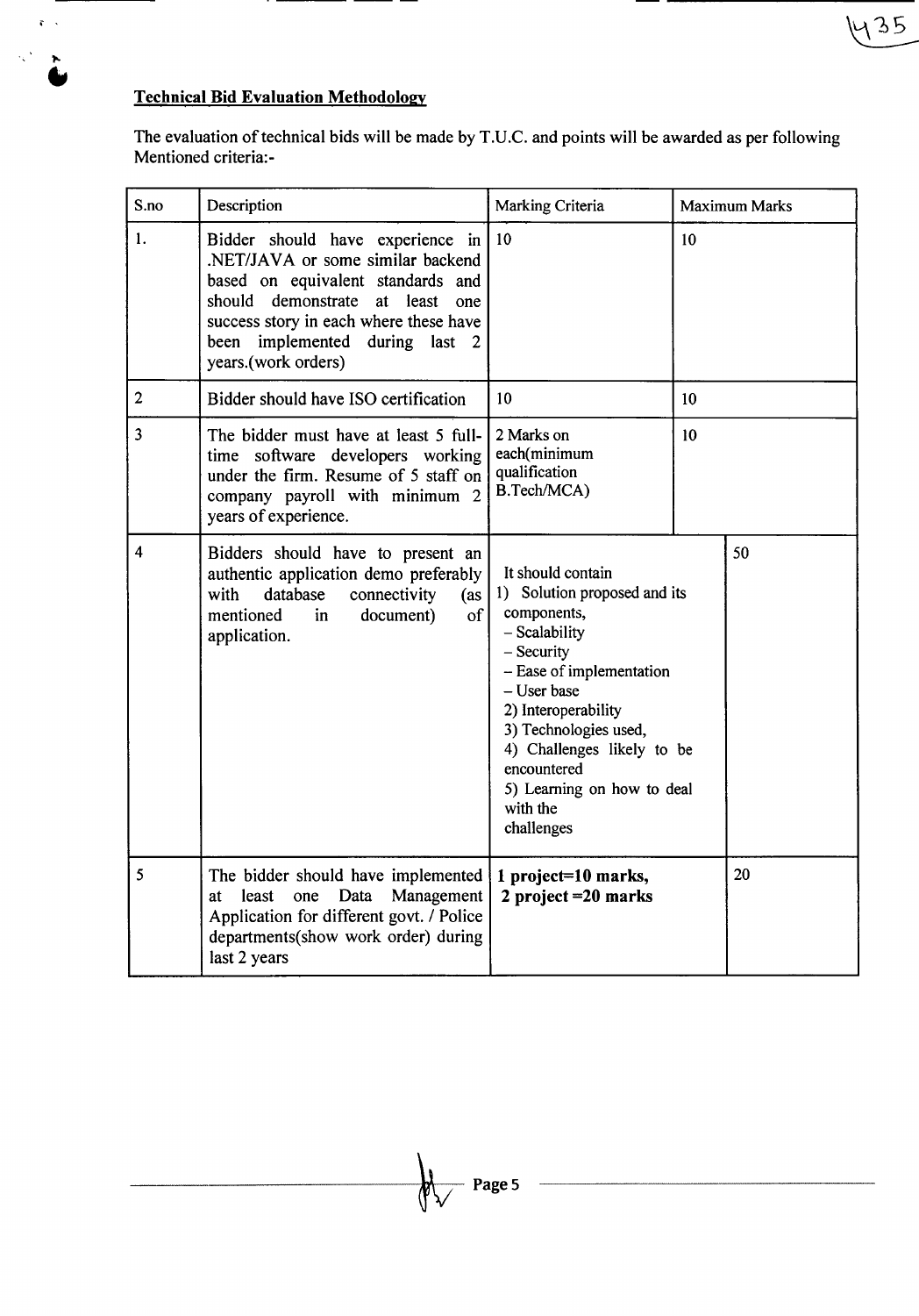## PHYSICAL SUPPORT AT THE SITE

 $\mathbb{R}^n$  .

We require round the clock maintenance for application with on call physical presence in department as per requirement in SCRB.

The manpower appointed by the service provider, as per the terms and conditions mentioned in -this tender, will be deployed (full time) in SCRB, for the entire contract period and under no conditions shall be providing support from offsite or remote location(s).

The manpower deployed by the service provider, however, shall be required to work extra hours over and above mandated working hours and also on weekends (Saturday & Sunday) and holidays as per demand of the work allocated by SCRB. Also, no extra compensation whatsoever shall be paid by the SCRB to the service provider.

The manpower appointed by the service provider in SCRB, shall be provided with all necessary equipment(s) but not limited to desktop, internet connectivity for the conduct of services by SCRB.

The SCRB will not entertain any dispute between the manpower provided and the concerned agency on any issue(s).Incase, of any dispute affecting the performance of the service provider, strict action, as per penalty provisions mentioned in the tender or the consequential action under the terms of the agreement, whatever it may be will be taken against the agency.

The selected agency will have to observe ethical behavior and standards with the manpower provided by the service provider in the SCRB. The SCRB will have a right to hold an enquiry, and act to take appropriate action with respect to this aspect.

At the end of the contract period, the manpower appointed by the agency, will be required to share all the data and materials, software(s) used or developed by them during the course of the contract, reports available with them to the concerned officials in SCRB.

#### 1. REQUEST FOR CLARIFICATION:

Agency may request a clarification on any of the bid documents up to the number of days indicated in the Data Sheet before the submission date of the Proposal. Any request for clarification must be sent in writing by electronic mail at the address indicated in the Data Sheet. Bihar Police will respond by electronic mail to such requests.

At any time before the submission of Proposals, SCRB, Bihar may, for any reason, whether at its own initiative or in response to a clarification request by an invited firm, modify the bid documents (RFP) by amendment. The amendment will be--published on their website SCRB may, at its discretion, extend the deadline for the submission of Proposals.

#### BRIEF DESCRIPTION OF THE SELECTION PROCESS:

The Authority has adopted a Single-Stage, Two Envelop bidding process (collectively referred to as the "Bidding Process") for selection of the bidder for award of the Project assignment. The first stage of the evaluation (the "Qualification-Technical Proposal Stage") of the Process involves Qualification (Financial Capability, Experience and Agency) of the interested parties (the 'Bidder"), in accordance with the provisions of this RFP.

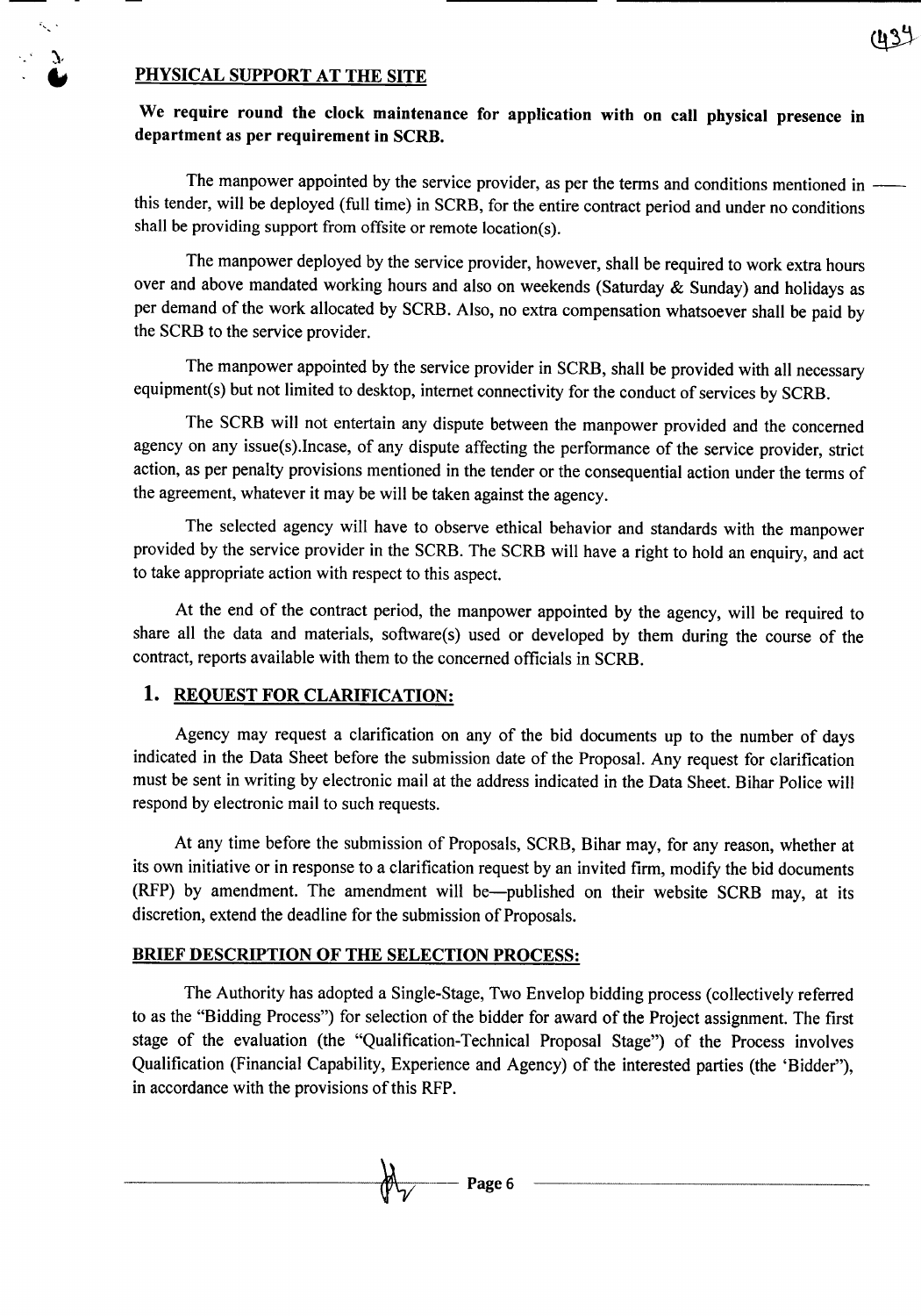At the end of first stage, the Authority will announce a list Pre-qualified Bidders who are qualified and eligible for evaluation in the Second stage (The Financial Proposal Stage) and whose financial bids cap be opened and evaluated in accordance with the provisions of the RFP. The Financial Bids of all the short listed/qualified bidders will be opened on a pre-decided date and time. All Qualified bidders will be invited to the opening of financial bids.

The Bidder will be selected on the basis of QCBS (Quality and Cost Based Selection) Method.

# 2. REQUEST FOR PROPOSAL (RFP):

'.

The Authority, through this Request for Proposal (RFP) invites proposals (The "Proposals") from interested Agency meeting the Eligibility Criteria as set forth in the RFP for the selection of Agency who shall provide their Services for the "Selection of Agency for MAINTENANCE OF DASHBOARD & WEB PORTAL OF SCRB".

The Authority intends to select the Agency through an open competitive bidding in accordance with the Procedure set out herein.

# 3. AVAILABILITY OF RFP DOCUMENT:

The document can be downloaded from the official website of the Authority http://biharpol ice.bih.nic.in

- i) The Bid shall contain no alteration, omissions or additions, except those to comply with instructions issued by the Authority, or as necessary to correct errors made by the Bidder, in which case all such corrections shall be initiated by the person or persons bidder to sign the Bid.
- ii) The Bid document shall be in serial number and properly arranged.

## 4. SUBMISSION OF BIDS

Sealing and Marking of Bids

The Bidder shall submit the Bid in two separate envelopes as below:

## Envelope I: Technical Bid

## Envelope II: Financial Bid

The Technical & Financial Bid shall be sealed in separate envelops (Envelopes I &11) and the sealed Technical & Financial Bid envelops (Envelops I & II) shall be put in an outer envelope and sealed. The envelopes shall be respectively marked as follows:-

## **Outer Envelope**

Bids for the "Selection of Agency for MAINTENANCE OF DASHBOARD & WEB PORTAL OF SCRB"

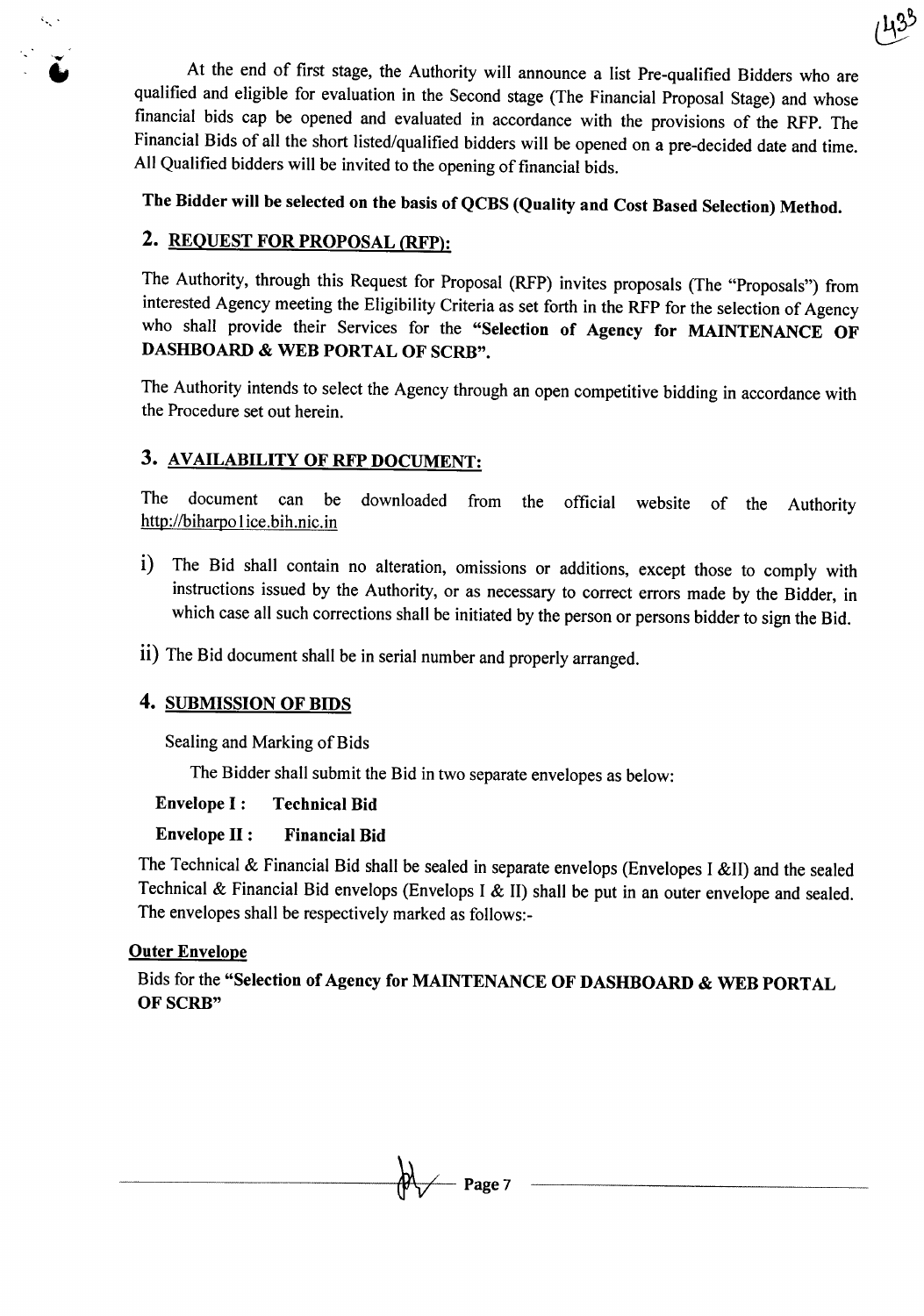#### Envelope-I (Technical Bid):

''', .



The Envelope I marked as 'Technical Bid' shall contain the following:

i) Earnest Money Deposit in a separate sealed envelope marked EMD" Will be Rs.l *0,0001-*

by D D payable to ADG, SCRB, Bihar, at Patna. (Annexure-I)

#### Envelope-II Financial Bid:

The Bidder shall submit its Financial Bid in the format specified at Annexure-II, and seal it in Envelope II and mark it as "Selection of Agency for MAINTENANCE OF DASHBOARD & WEB PORTAL OF SCRB.

The two inner envelopes (Envelopes I & II) marked as "Technical Bid" and Financial Bid shall be enclosed in an outer envelope and sealed.

The inner and outer envelopes shall

a) Bear the following identification:

Technical and Financial Bid, as the case maybe, for the "Selection of Agency for MAINTENANCE OF DASHBOARD & WEB PORTAL OF SCRB"

- b) Indicate the name and address and sent to address as mentioned earlier of physical dropped in the drop box.
- c) The bid should be addressed and sent to address as mentioned earlier or physically dropped in the drop box.
- 4.2.1 If the outer envelope is not sealed and marked as above, the authority will assume no responsibility for them.

#### Late Bids

Any Bid received by the Authority after the Bid Due Date will not be accepted unopened to the Bidder.

#### Withdrawal of Bids

a) The Bidder may modify, substitute or withdraw its Bid after submission, provided that written notice of the modification, substitution or withdrawal is received by the Authority prior to the Bid Due Date. No Bid shall be modified, substituted or withdrawn by the Bidder on or after the Bid Due Date.

 $-$  Page 8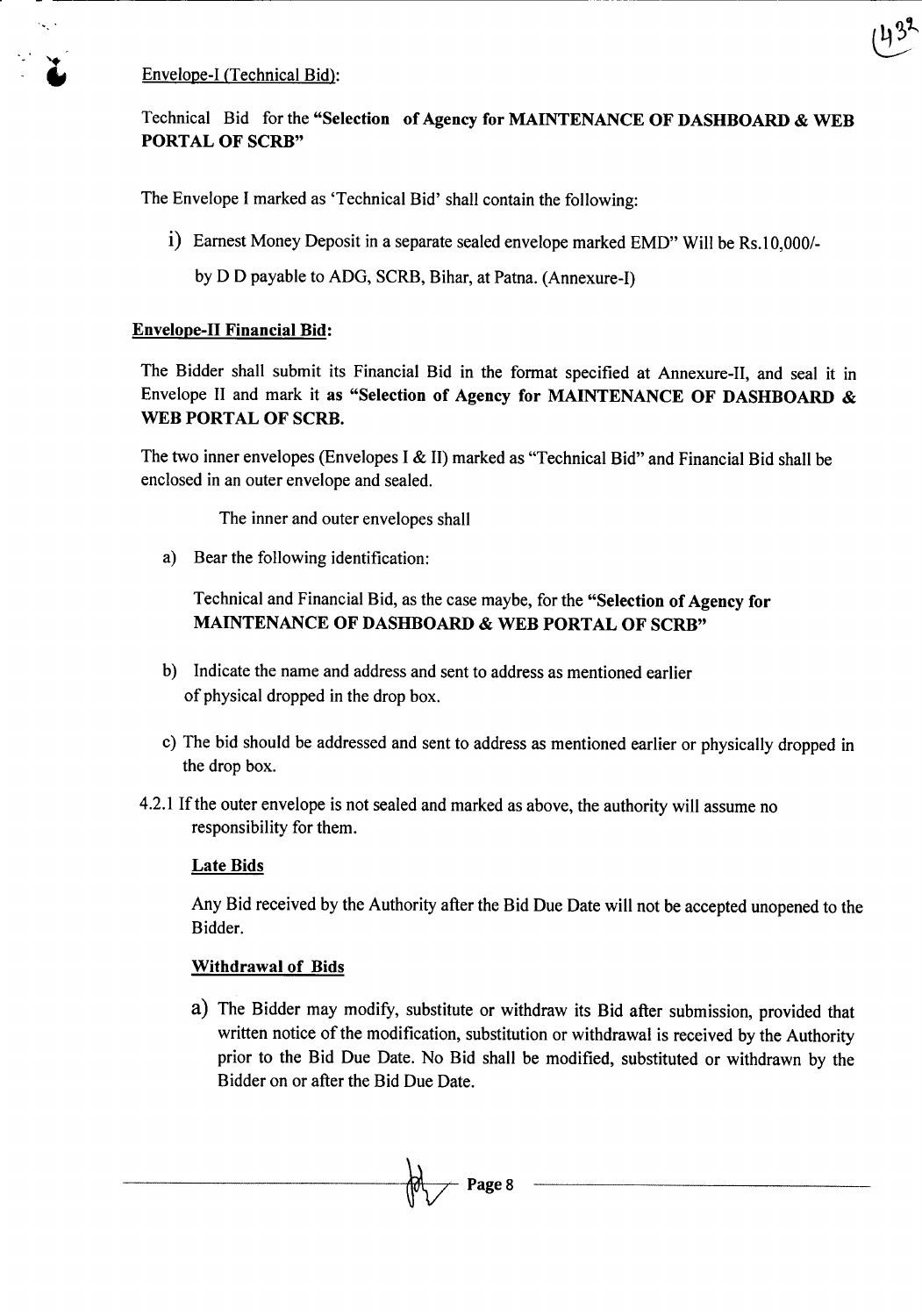- b) The modification, substitution or withdrawal notice shall be prepared, sealed marked, and delivered with the envelopes being additionally marked MODIFICATION", "SUBSTITUTION" or "WITHDRAWAL" , as appropriate and be sent to the authority at the address as mentioned in the RFP.
- c) Any alteration/modification in the Bid of additional information supplied subsequent to the Bid Due Date, unless the same has been expressly sought for by the Authority, shall be disregarded.

The Bidder shall submit its Financial Bid in the format specified in the RFP, and seal it in Envelope II and market as 'Financial Bid for the" Selection of Agency for MAINTENANCE OF DASHBOARD & WEB PORTAL OF SCRB".

The two inner envelopes (Envelopes I & II) marked as 'Technical Bid' and Financial Bid' shall be enclosed in an outer envelope and sealed. The Original Bid should be clearly marked as original.

Technical and Financial Bid, as the case may be, for the "Selection of Agency for MAINTENANCE OF DASHBOARD WEB PORTAL OF SCRB".

DD drawn in favor of ADG, SCRB for an amount of Rs. 10,000/- (Ten Thousands) with validity of three months executed from any scheduled bank must be submitted along with bid documents. DD amount will be adjusted in PBG later for successful bidder. DD of unsuccessful bidder except L2 will be returned immediately after closer of the process. DD of L2 will be returned after two months.

#### Process to be Confidential

Information relating to the examination, clarification, evaluation and recommendation for the Bidders shall not be disclosed to any person who is not officially concerned with the process or is not a retained professional advisor advising the Authority in relation to or matters arising out of, or concerning the Bidding Process. The Authority will treat all information, submitted as part of the Bid, in confidence and will require all those who have access to such material to treat the same in confidence. The Authority may not divulge any such information unless it is directed to do so by any statutory entity that has the power under law to require its disclosure or it to enforce or assert any right or privilege of the statutory entity and/or the Authority or as may be required by law or in connection with any legal process.

## Award of Contract Selection & Award Criteria.

The evaluation committee shall evaluate the Technical Proposals on the basis of responsiveness to the Terms of Reference, applying the evaluation criteria, sub-criteria, and point system specified in the tender. Each responsive proposal will be given a technical score. A Proposal shall be rejected at this stage if it does not respond to important aspects of the RFP, and particularly the Terms of Reference or if it fails to achieve the minimum technical score indicated in the tender.

The Client shall evaluate each technical proposal taking into account several criteria. Each criterion shall be marked on a scale of 1 to 100. Then the total points shall be weighted to become scores.

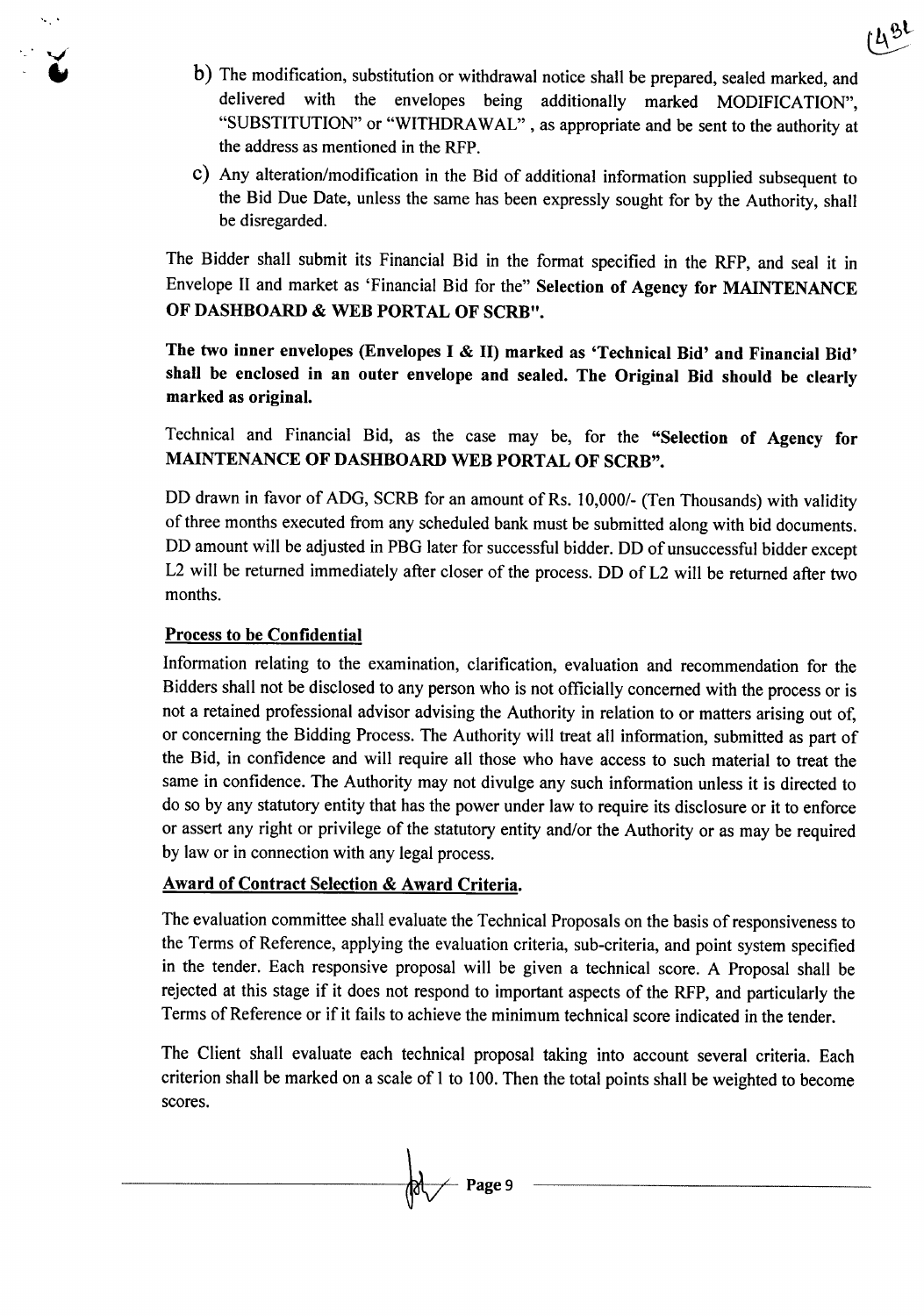The points and the criterion have been specified in the RFP.

## The ratio of weight towards quality and cost shall be 60:40. The bidders are required to score minimum 50 technical points (quality) to quality for opening of financial proposal.

On the basis of technical assessment which includes presentation, the financial proposal.

On the basis of technical assessment which includes presentation, the financial bids shall be opened.

On the Basis of marks scored by the bidders in the technical and financial rating, the work shall be allotted to the agency scoring the highest marks in total of technical & financial bid.

#### Opening of Technical Bid

~,~.

. .

- a) The Authority will open the outer envelope of all the Bids received (except those received late) containing the sealed Technical Bid and the sealed Financial Bid and announce the names of (i) Bidders, who have given notice for withdrawal of their Bids in the presence of Bidders or their representatives who choose to attend on the date and time mentioned in the RFP. In the event of specified date of Bid opening being declared as a holiday for the Authority, the Technical Bid will be opened at the appointed time and location on the next working day.
- b) Bids for which acceptable notice of withdrawal has been submitted shall not be opened and shall be returned.
- c) Envelopes marked Technical Bid of other Bidders shall then be opened. Bidder's names, the presence/or absence of DD, the amount and validity of DD furnished with each Bid and such other details, as the Authority may consider appropriate will be announced by the Authority at the opening.
- d) The Bidders or their representatives who are present shall sign attendance sheet evidencing their attendance.
- e) The sealed envelope containing the Financial Bid shall not be opened at this stage.

## Examination of Technical Bid and Determination of Responsiveness of the same

Prior to evaluation of Technical Bids, the Authority will determine whether the Bid is accompanied by the required DD.

If the DD furnished does not confirm to the amount and validity period as specified in this RFP Document and has not been furnished in the form specified in the RFP, the Bid Shall be rejected by the Authority as non- responsive.

Test of Responsiveness-Prior to evaluation of Bids, the Authority shall determine whether each bid is responsive to the requirements of the RFP. A bid shall be considered responsive only if;

a) It is received by the Bid due date including any extension thereof

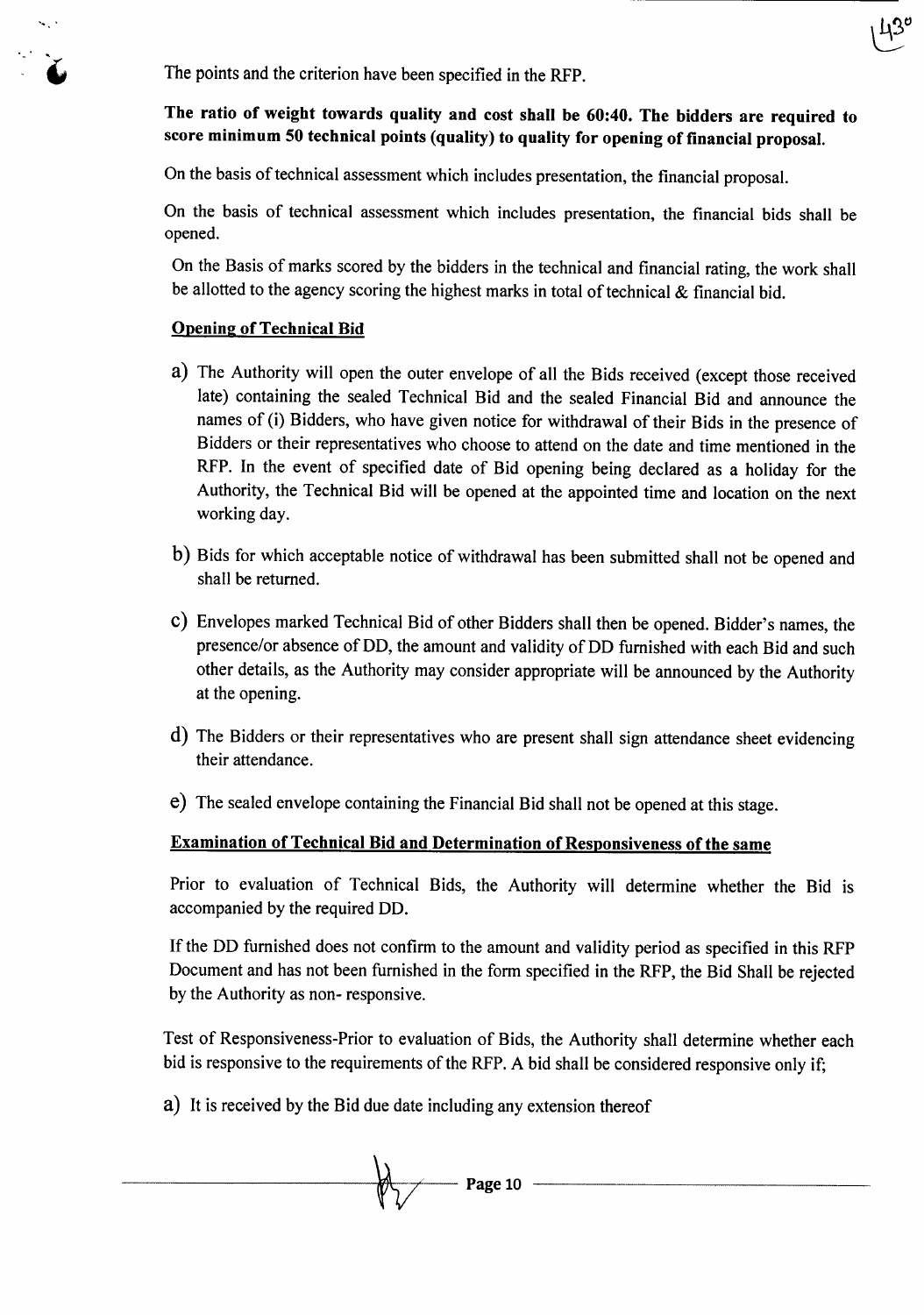- b) It is duly signed, hard bound and marked as stipulated in the RFP
- c) It is accompanied by DD as stipulated specified in this RFP
- d) It contains all the information and documents (complete in all respect) as required in the RFP and/or bidding document (in the same format as those specified)
- e) It does not contain any conditions or qualifications, and
- f) It is non-responsive thereof;

..~..

The technical Bid will further be examined to determine whether the Bid has been properly signed, meets the eligibility and qualification criteria in terms hereof, has the required financial capabilities as set out in this RFP, is accompanied by the requisite certificates, undertaking and other relevant information specified in this RFP document and is substantially responsive to the requirement of the Bidding Documents and provides any clarification for ascertaining the correctness of the information/details that the Authority may require.

If the technical Bid of any Bidder is not substantially responsive, the Bid of such Bidder will be rejected by the Authority and the Bidder will not subsequently be allowed to make its Bid responsive by correction or modification or withdrawal of the non-conforming deviation or reservation.

The Authority shall inform, by mail, the Bidders, whose Technical Bid is found to be responsive and who are short listed based on qualification criteria as detailed out in the RFP, the date, time and place. of opening of Financial Bid as specified in the RFP. In the event of the specified date being declared a holiday for the Authority, the Financial Bid will be opened at the appointed time and location on the next working day.

The Financial Bids of those Bidders Who's Technical Bids is determined to be non-responsive or not substantially responsive pursuant to this Clause will be returned unopened to the Bidders.

## Opening of Financial Bids

The Authority will open the envelope marked 'Financial Bid' of only those Bidders who's Technical Bids have been determined to be substantially responsive in accordance with the RFP And determined to fulfill the qualification criteria as detailed out in the RFP, in presence of the Bidders or their representatives who choose to attend on the date intimated to such Bidders. In the event of specified date of Financial Bid opening being declared a holiday for The Authority, the 'Financial Bids' shall be opened at the appointed time and location on the next working day.

The Bidders or their representatives who are present shall sign attendance sheet evidencing their attendance.

## Examination of Financial Bids and Determination of Responsiveness of Financial Bid

Bihar Police will determine responsiveness of each Financial Bid in accordance with the price quoted.

A substantially responsive Financial Bid is one which confirms to all the terms, conditions and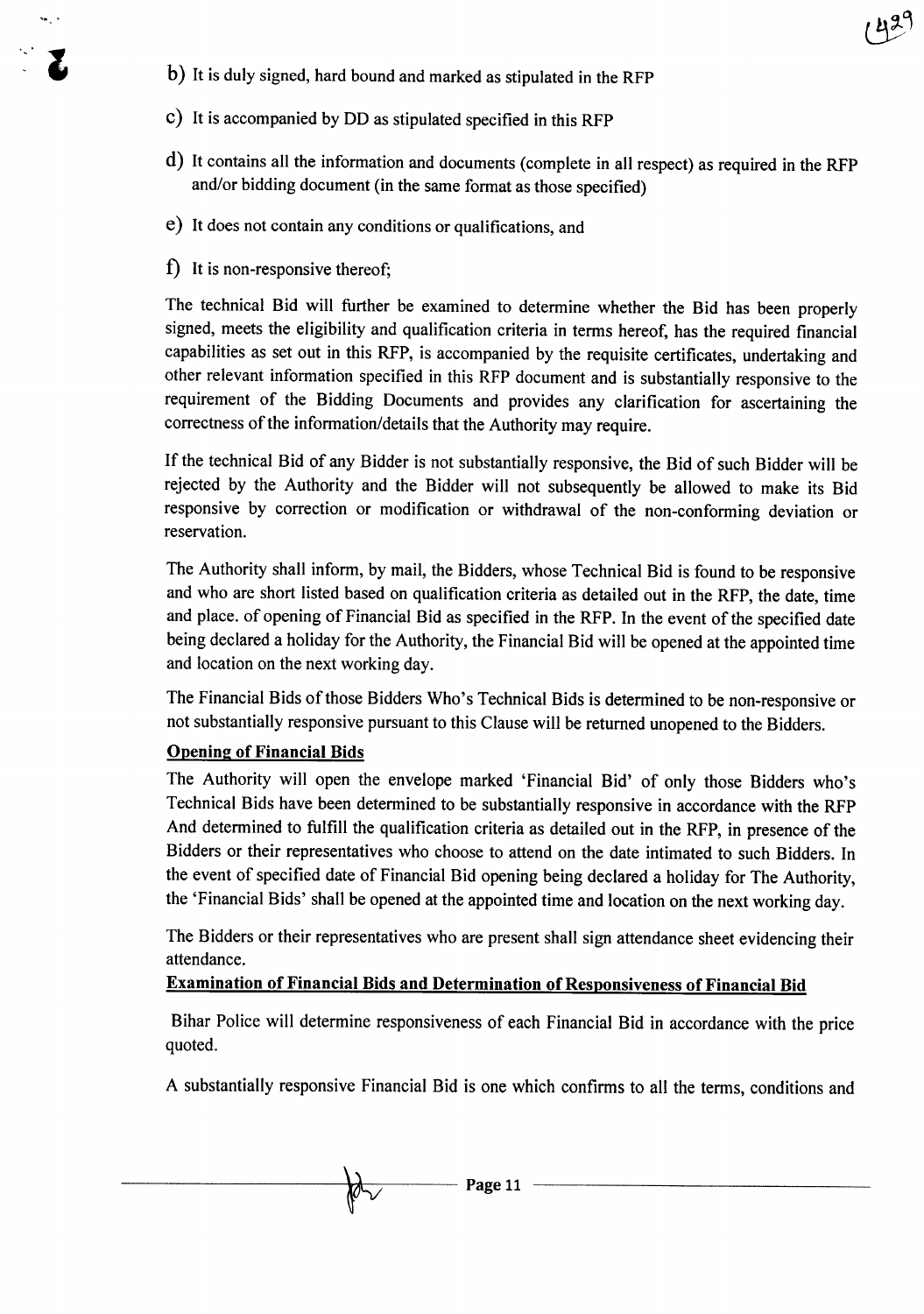specifications of the bidding documents.

If the Financial Bid of any Bidder is not substantially responsive in terms hereof, the Bid of such Bidder shall be rejected by Bihar Police and the Bidder shall not subsequently be allowed to make its Bid responsive by correction or withdrawal of the non-conforming deviation or reservation.

## Correction of Errors

**....** ~

Financial Bids determined to be substantially responsive will be checked by Bihar Police for any arithmetic errors. Arithmetic errors will be rectified on the following basis:-

Where there is a discrepancy between the amount quoted in the Financial Bid, in figures and in words, the amount in words will prevail over the amounts in figures, to the extent of such discrepancy,

The amount stated in the Financial Bid will be adjusted by Bihar Police in accordance with the above procedure for the correction of errors and shall be considered as binding upon the Bidder. If the Bidder does not accept the corrected amount of Bid, his Bid will be rejected, and his DO may be forfeited.

#### Evaluation and Comparison of Financial Bids

Bihar Police will evaluate and compare only those Financial Bids which are determined to be substantially responsive.

In evaluating the Financial Bids, Bihar Police will determine for each Financial Bid the amount quoted by the Bidder.

#### Clarification of Bids

To assist in the examination, evaluation and comparison of Bids, Bihar Police may, at its discretion, ask any Bidder for authentication the correctness of the information/details furnished by him in his Bid. Such request by Bihar Police and the response by Bidder shall be in writing, but no change in the price or substance of the Bid shall be sought, offered or permitted except as required to confirm the correction of arithmetical errors discovered by Bihar Police in the evaluation of the Bids.

## No Bidders shall contact Bihar Police on any matter relating to his Bid from the time of Bid opening to the time contract is awarded.

Any effort by the Bidder to influence Bihar Police in the Bihar Police's Bid evaluation, Bid comparison or contract award decisions may result in the rejection of that Bid.

#### Opening & Evaluation of Financial Proposals

After the technical evaluation (quality) is completed, the Client shall notify those agencies whose proposals did not meet the minimum qualifying mark or were considered non responsive to the RFP and TOR and the financial proposals of such bidders will be returned unopened after the signature of the contract.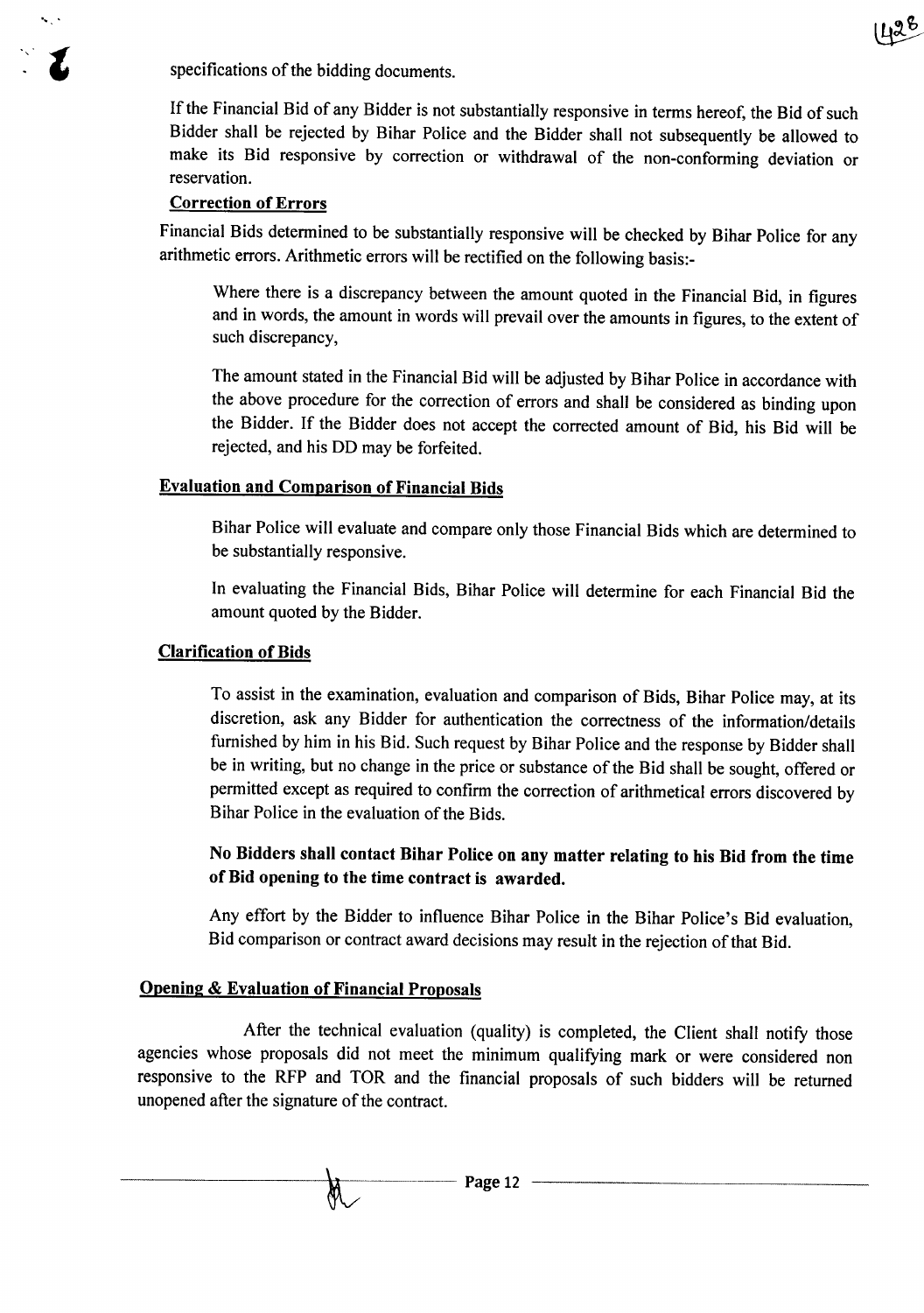The Client shall simultaneously notify the agencies that have secured the minimum qualifying mark, the date, time and place set for opening the financial proposals or as mentioned in the RFP, to enable the agencies to attend the opening of the financial proposals. The financial proposals shall be opened in the presence of representatives of the agencies who choose to attend.

The successful bidder shall be the bidder having the combined highest score of technical & financial bid. In the event two or more bidder has same score in the final ranking, the bidder with higher/highest technical score shall be considered as successful bidder. In the case two or more bidder have same score in the final ranking and technical score, the bidder with higher/highest turnover in preceding year shall be considered as successful bidder. The firm obtaining the highest total score shall be the successful agency.

## Performance Bank guarantee. (PBG)

The successful bidder will have to submit performance bank guarantee an amount of Rs. 25,000.00 Only from any national commercial bank. The PBG should be valid for a period of 60 days beyond the date of work order.

## Bid cancellation:

.....

*, I* •

> The initiator of this bid viz. ADG /IG, SCRB reserves the right to cancel the bid at any stage without assigning any reason to parties thereof

> Note :- The Web and its associated applications or any associated digital programme along with codes or any digital map, foot print, algorithm, platform or database etc. (not limited to) will be the property of Bihar Police through ADG, Modernisation/SCRB and the vendor shall at all times abide by directions of Bihar Police to surrender all above mentioned digital codes to the owner.

 $d_{x_{s},b}^{1}$ .

Supdt. of Police, State Crime Records Bureau, Bihar, Patna.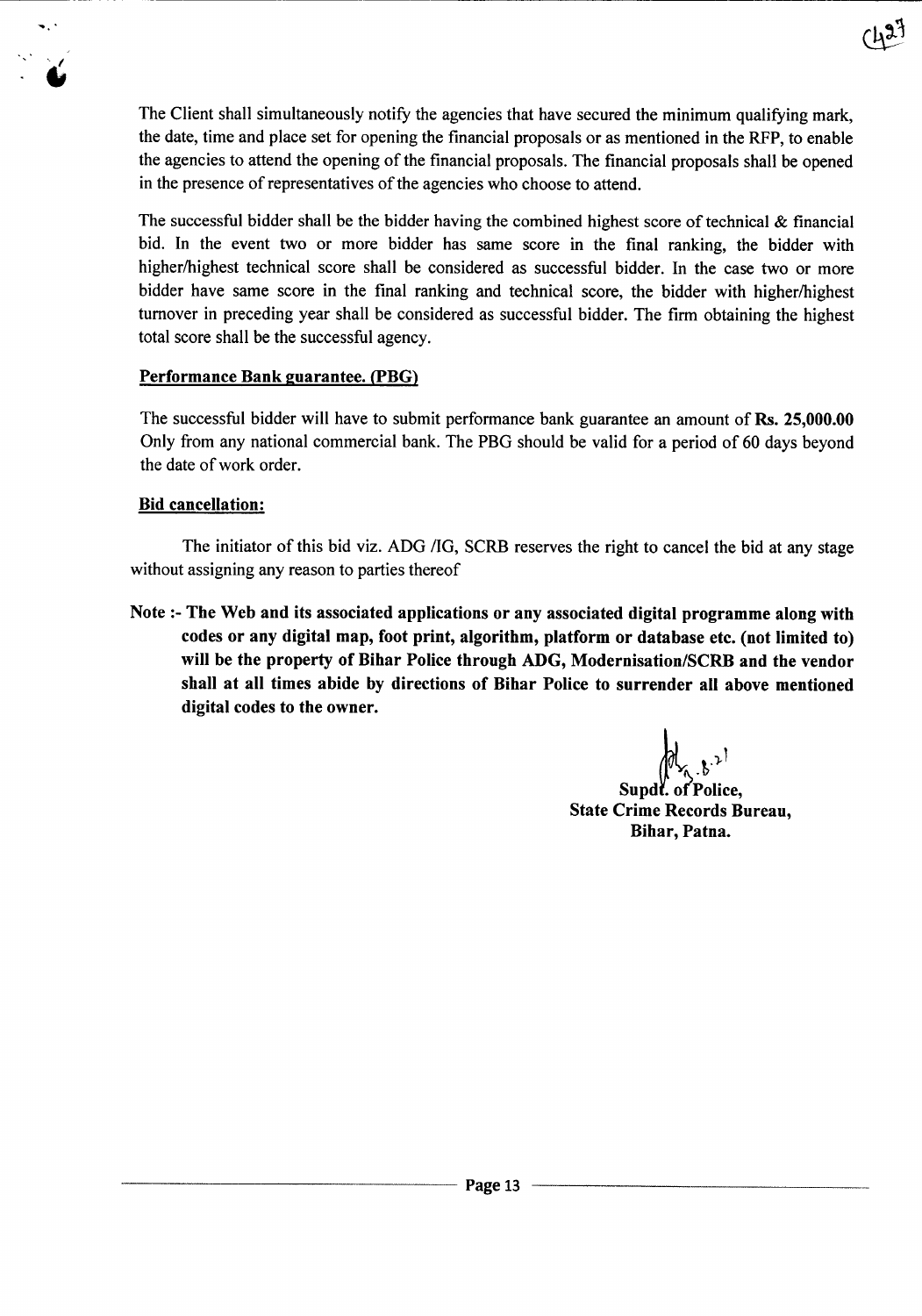#### ANNEXURE I: LETTER OF SUBMISSION

#### (On the letterhead of the bidder)

To,

....

The Addl. Director General of Police, SCRB, Patna

Ref: - "Selection of Agency for MAINTENANCE OF DASHBOARD & WEB PORTAL OF SCRB, Bihar.

Sir,

We have read and understood the Request for Proposal (RFP) along with Draft Agreement in respect of the captioned Assignment provided to us by SCRB.

We hereby agree and undertake as under:

Notwithstanding any qualifications or conditions, whether implied or otherwise, contained in our Proposal we hereby represent and confirm that our Proposal is qualified and unconditional in all respects.

Please find enclosed herein with the Proposal the Demand Draft bearing number ---------------------- for Rs. 10,000/- (Rupees ten thousand only) drawn in favor of the 'ADG, SCRB., payable at Patna towards the 'Bid Security Amount', dated this ...............................day of ........................... 2021.

That was on the date of submission of this tender, there is no blacklisting orders that bars us from working with any Government Agency / Department on account of deficiency in service.

Name of the Bidder

Date: -

Signature of Authorized Signatory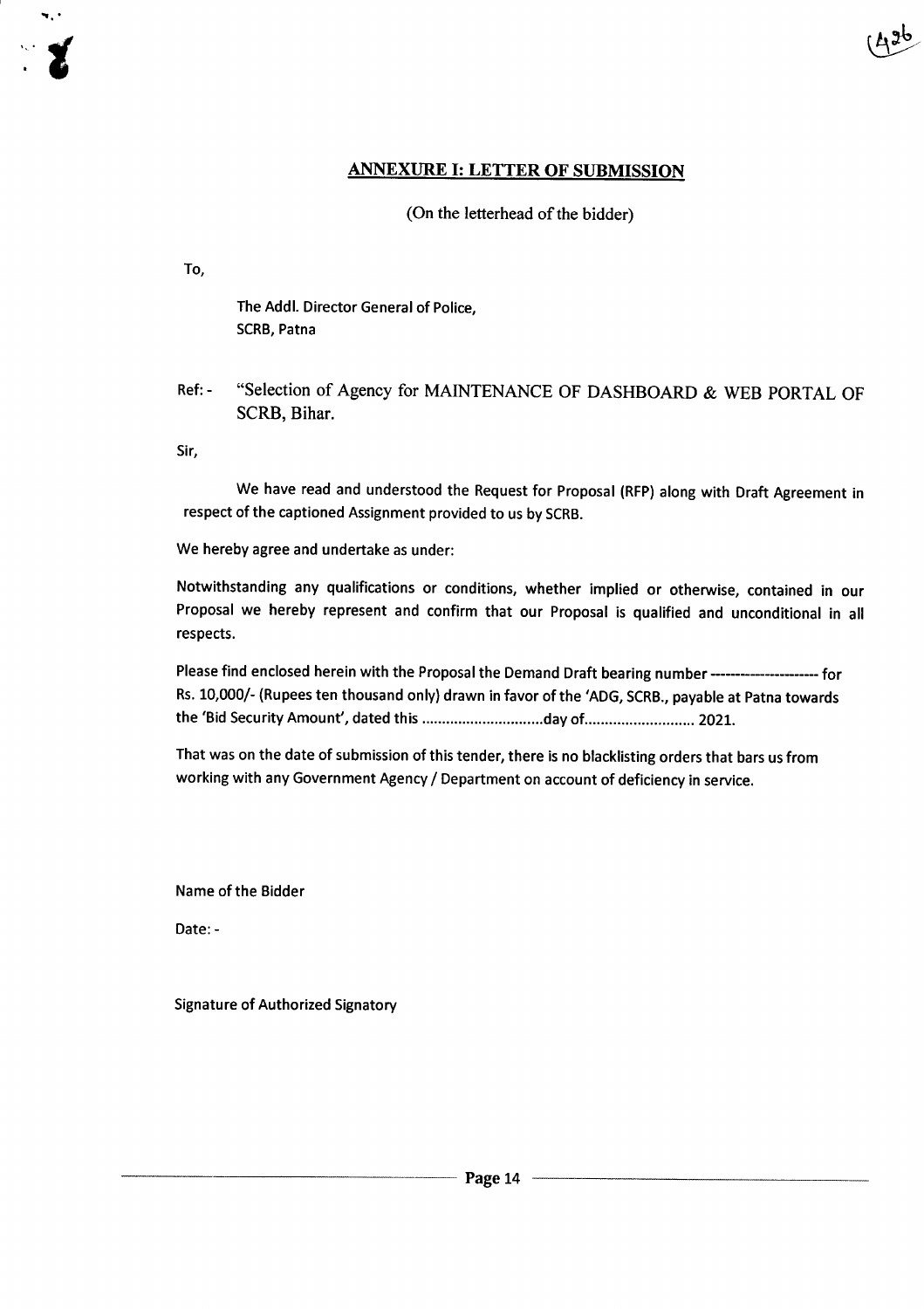# ANNEXURE II: Financial Bid Format

(On the letterhead of the bidder)

1423

# **Financial Bid**

#### 1. Maintenance of Web Portal of SCRB(Per Month)

| <b>S. No.</b> | Head                                    | <b>Amount</b> |
|---------------|-----------------------------------------|---------------|
| а.            | Web Portal Maintenance Cost (Per Month) |               |
| b.            | + GST @%                                |               |
| c.            | Total Amount (a+b)                      |               |

# 2. Training Session Cost

 $\mathcal{A}, \mathcal{B}$ 

L

 $\ddot{\phantom{a}}$ 

| S. No. | <b>Head</b>               | <b>Amount</b> |
|--------|---------------------------|---------------|
| а.     | Cost per training session |               |
| b.     | + GST @%                  |               |
| c.     | Total Amount (a+b)        |               |